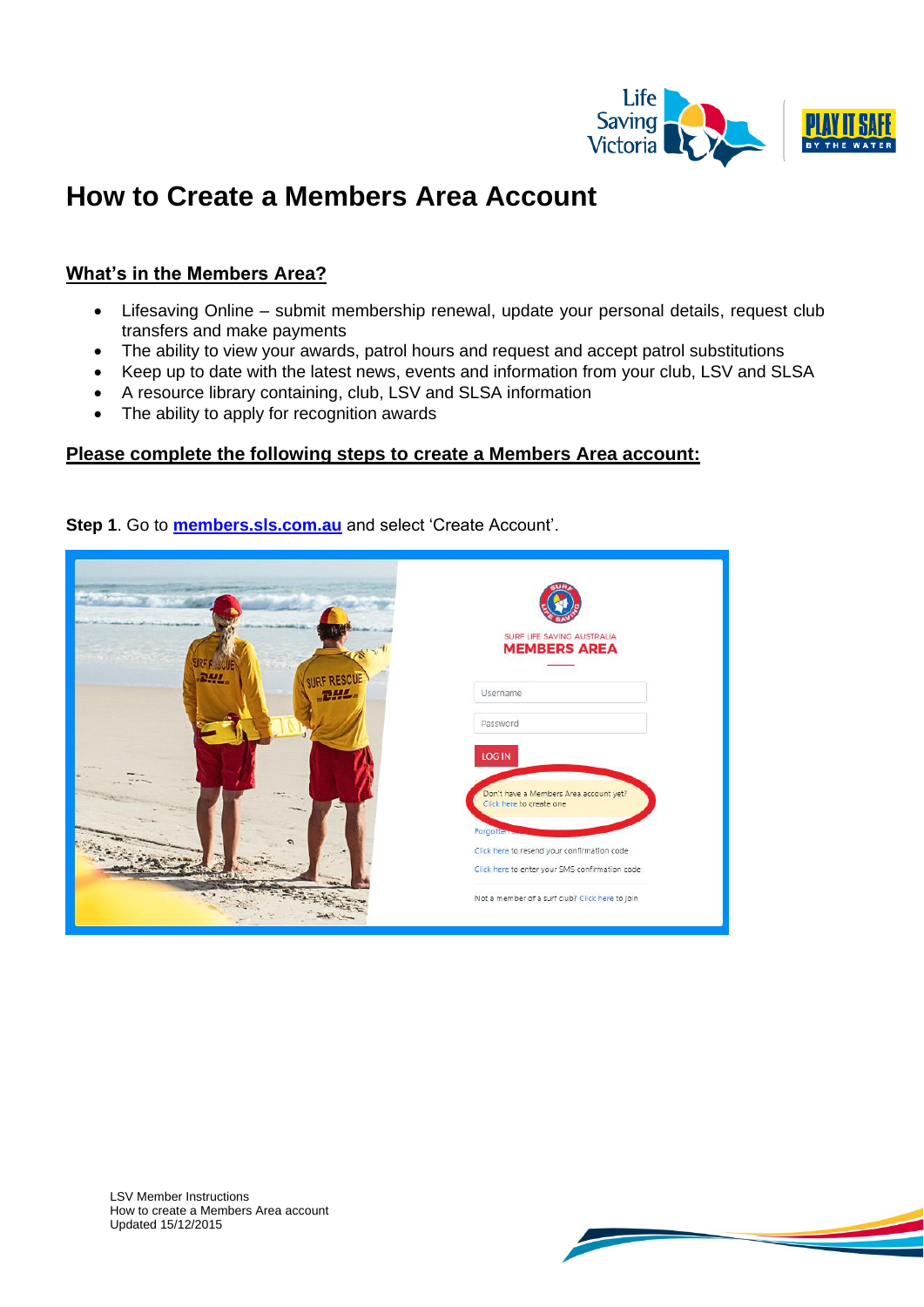|  | Step 2. Enter your first and last name, date of birth and gender. |  |  |  |  |
|--|-------------------------------------------------------------------|--|--|--|--|
|--|-------------------------------------------------------------------|--|--|--|--|

| <b>Create Account</b>                                                                                                  |                                 |             |
|------------------------------------------------------------------------------------------------------------------------|---------------------------------|-------------|
|                                                                                                                        |                                 |             |
| Please confirm your member information below. For new members joining a club for the first time go to join.sls.com.au. |                                 |             |
|                                                                                                                        |                                 |             |
| <b>Your Details</b>                                                                                                    | First Name: *                   | Surname: *  |
|                                                                                                                        |                                 |             |
|                                                                                                                        | Date Of Birth: *                |             |
|                                                                                                                        |                                 |             |
|                                                                                                                        |                                 |             |
|                                                                                                                        | a dd/mm/yyyy                    |             |
| <b>Identity Confirmation Method</b>                                                                                    | Select your preferred method of |             |
|                                                                                                                        | authentication:                 |             |
|                                                                                                                        | <sup>©</sup> Email Address      |             |
|                                                                                                                        | © Mobile Phone                  |             |
|                                                                                                                        |                                 |             |
| Create Username & Password                                                                                             | Preferred username: *           | Password: * |
|                                                                                                                        |                                 |             |
|                                                                                                                        | [check]                         |             |
|                                                                                                                        | Confirm password: *             |             |
|                                                                                                                        |                                 |             |
|                                                                                                                        |                                 |             |
|                                                                                                                        |                                 |             |
|                                                                                                                        | <b>Submit</b>                   |             |
|                                                                                                                        |                                 |             |

**Step 3.** Choose a confirmation method, either email or mobile phone number, to which a unique code or link will be sent. Click 'Next'

**Step 4.** Enter a username for your account and click the 'Check Username' button to ensure that your choice is available.

**Step 5.** Enter a password. Your password should be between six and 12 characters long and contain at least one number, one lower case and one upper case letter. Click 'Create Account'.

**Step 6.** Your account must be activated before it can be accessed. You will receive a confirmation code or link by either email or SMS depending on which method you chose earlier.

- a. **Email Activation** you will receive an email from [noreply@sls.com.au.](mailto:noreply@sls.com.au) Either click the link or paste the URL at the bottom of the email into your web browser to activate your account.
- b. **Mobile Activation** the next screen displayed will ask you to enter your username and password exactly as you chose it earlier, followed by the confirmation code you received by SMS.

**Step 7.** You can now see the Homepage of the Area where News, Events, Announcements and Jobs and Opportunities are listed.